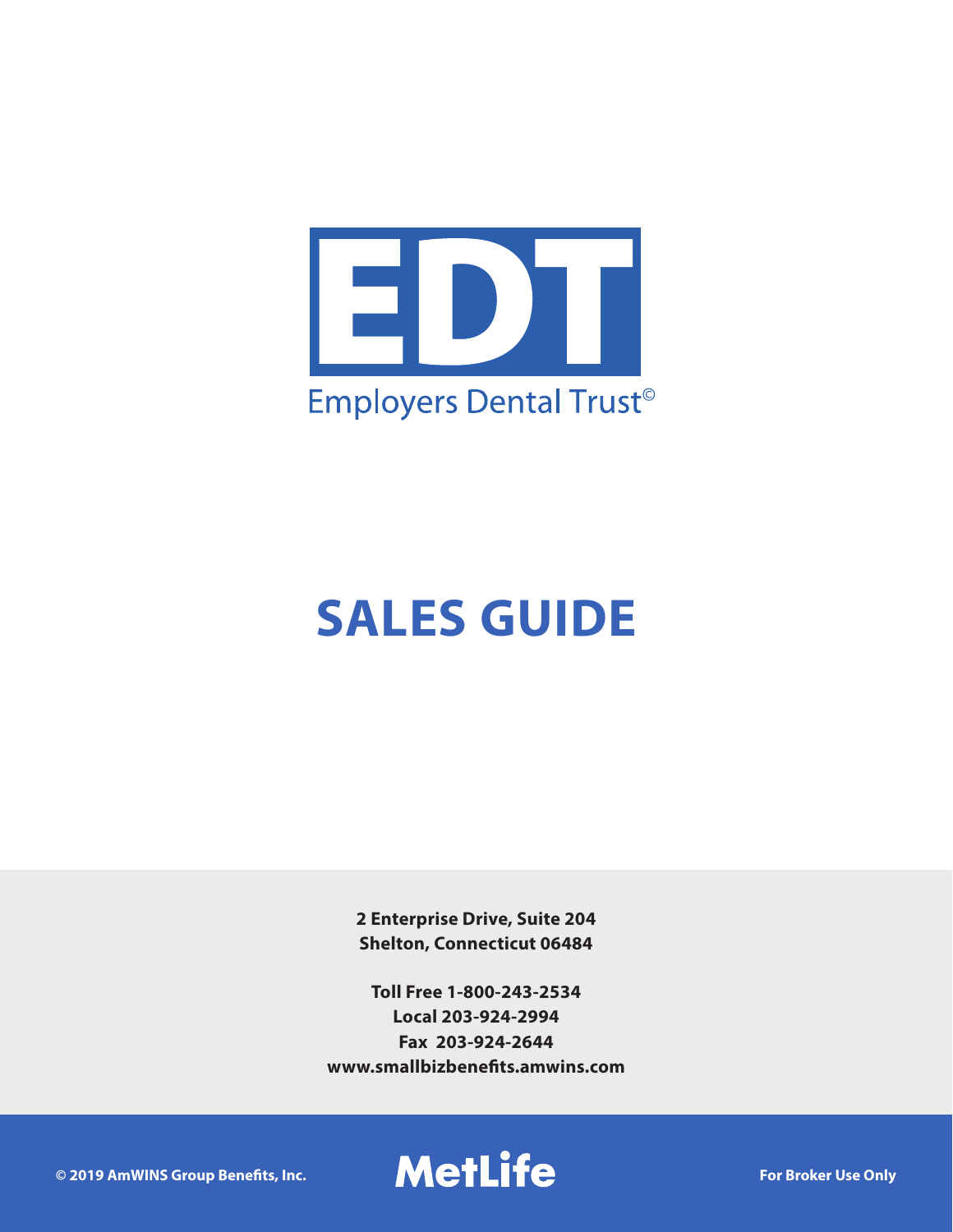

### **About EDT**

Employers Dental Trust is an innovative and flexible product for providing comprehensive dental insurance coverage for groups with 2 to 299 employees. EDT has exclusive pricing and plan offerings based on 30 years of experience in the small group dental market.

Special underwriting and rates apply to firms with 100+ eligible employees.

*All benefits are subject to the provisions of the group policy under which the individual certificates of insurance are issued.*

Underwriting, billing and administration for Employers Dental insurance plans are performed by AmWINS Group Benefits, Inc.

AmWINS Group Benefits, Inc. is one of the fastest growing administrators of employer group plans in the country. AmWINS has arranged a broad portfolio of quality group products specifically designed to meet the needs of employers and their employees.

Employers Dental Trust is insured by MetLife. MetLife has been in the insurance business since 1868. Their impressive industry rating are<sup>1</sup>:

- **• A+ (Superior)** for financial strength and operating performance by **A.M. Best Company**. This is the second highest of A.M. Best's 16 ratings.
- **• AA- (Very Strong)** for financial strength by **Fitch Ratings**. This is the fourth highest of Fitch's 19 ratings.
- **• Aa3 (High Quality)** for general creditworthiness by **Moody's Investor Services**. This is the fourth highest of Moody's 21 ratings.
- **• AA- (Very Strong)** for insurer financial strength by **Standard & Poor's**. This is the fourght highest of Standard & Poor's 22 ratings.

<sup>1</sup> For current ratings information and a more complete analysis of the financial strength of MLIC, please go to www.metlife.com and click on "About MetLife," "Ratings."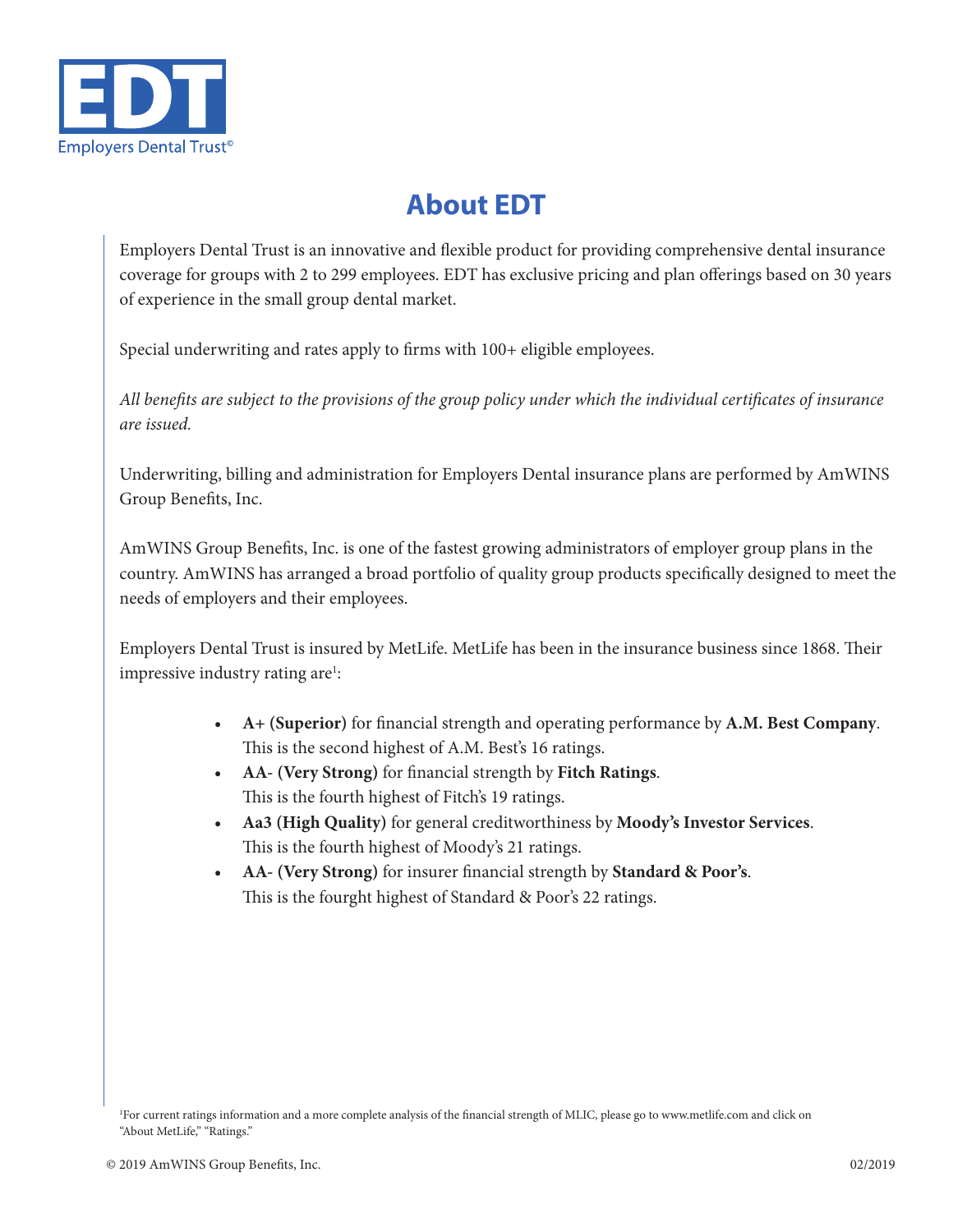# **EDT Plan Highlights**

- Choice of comprehensive **dental** plans designed to meet the needs of the employer and employee.
- MetLife's PDP Plus Network is available on all plans and offers your employees 373,802 access points. These dentists agree to negotiated fees on covered dental procedures, with no balance billing to patients. PPO available in most states. Negotiated fees typically range from 15-45% below the average fees charged in a dentist's community for the same or subsantially similar services.<sup>1</sup>
- To find a PDP Plus Network provider please go to metlife.com/dental.
- Out-of-network covered expenses for the **Traditional** and **Enhanced** Plans are based on Reasonable and Customary (R&C)<sup>2</sup> charges at the 90th percentile (what 9 out of 10 dentists in an area charge at or below the plan allowance for a covered procedure).
- Out-of-network claims reimbursement for the **MAC**<sup>3</sup> Plan is based upon the network allowance and out-of-network providers may balance bill patients for claim amounts in excess of the network allowance.
- Coverage may not be available in all states. Contact AmWINS Group Benefits, Inc. for exclusions.
- Comprehensive coverage for all EDT plans.
- Pre-estimate of benefits. If a dental exam reveals that treatment is expected to exceed \$300, your dentist is encouraged to submit a pre-treatment estimate claim to **MetLife**. The request needs to describe the proposed treatment and itemize expected charges.
- All plans have the option to offer child-only orthodontia with 5+ enrolled employees.
- 12-month initial rate guarantee for all plans, and 24-month option available.
- Calendar year maximum re-set and deductible credit for qualifying takeover accounts.
- Annual Open Enrollment will be included for groups of 2-99 eligible employees

1 Based on internal analysis by MetLife. Savings from enrolling in a dental benefits plan will depend on various factors, including how often members visit participating dentists and the cost for services rendered. Negotiated fees are subject to change. Negotiated fees for non-covered services may not apply in all states.

2 The Reasonable and Customary charge is based on the lowest of the: "Actual Charge" (the dentist's actual charge); or "Usual Charge" (the dentist's usual charge for the same or similar services); or "Customary Charge" (the 90<sup>th</sup> percentile charge of most dentists in the same geographic area for the same or similar services as determined by MetLife). When the Actual Charge is greater than either the Usual or the Customary Charge but does not exceed the lower of either of these charges (Usual or Customary) by more than \$15, the Actual Charge shall be deemed to be the Reasonable and Customary Charge. <sup>3</sup>Complete description of MAC Plan can be found in "Plan Designs"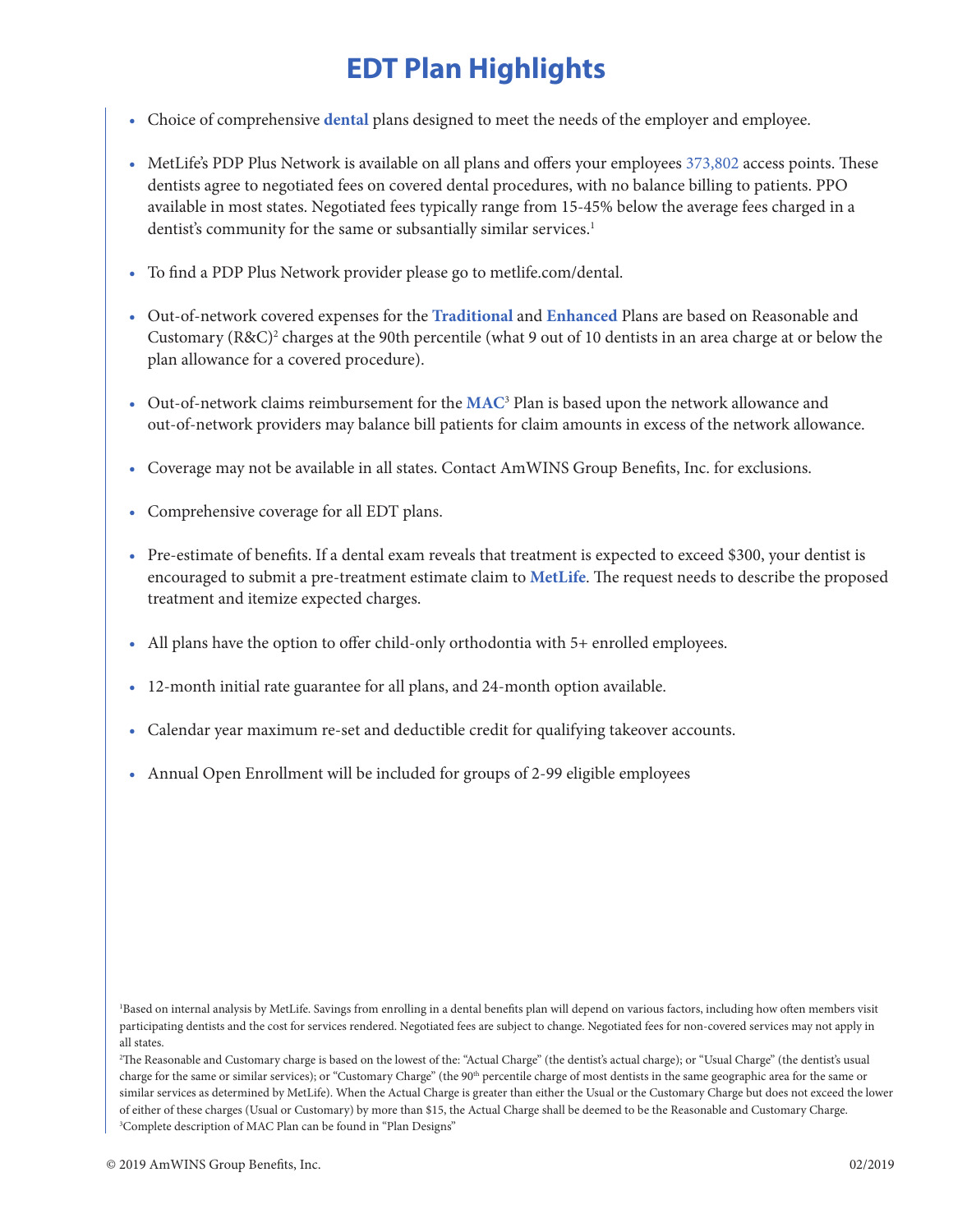# **Group Eligibility & Underwriting**

- Plans are available for groups of 2+ eligible employees.
- All cases are subject to final underwriting approval.
- Family Businesses: For groups with less than 10 eligible employees, no more than 75% of the group may be members of the same family (spouses, siblings, children and parents).
- Wage and tax statements will be required for non-California groups with more than 50% family members. DE-9C forms will be required for California groups that have greater than 50% family members. If one family, living in the same household, related by blood or marriage, comprises 50% or more of a prospective group, the group is not eligible.
- COBRA participants may not exceed 15% of the enrolled lives.
- Excluded Groups: Carve-out groups, dental offices, voluntary associations with no employer employee relationship, dental laboratories, private households and non-classifiable establishments.
- Retirees, part-time, temporary, seasonal, leased and independent contractors (1099) are not eligible for coverage.
- High Risk Industries<sup>1</sup> require prior approval from EDT.

### **Employer Contributions**

| <b>Employer Sponsored</b> | Employer pays 50%-100%      |
|---------------------------|-----------------------------|
| Voluntary                 | Employer pays less than 50% |

#### **Participation Requirements**

- All employees who work at least thirty (30) hours a week on a permanent full-time basis are eligible to participate. Dependent child(ren) coverage goes to age 26.
- Employer Sponsored Plan Employer paying 100% All full-time employees and their spouses and dependent child(ren) must enroll in this plan. Spousal waivers will be considered with Underwriting approval.
- Employer Sponsored/Contributory Plan Employer paying 50%-99%

| $\mathbf{r}$ . $\mathbf{r}$ , $\mathbf{r}$ , $\mathbf{r}$ , $\mathbf{r}$ , $\mathbf{r}$ , $\mathbf{r}$ , $\mathbf{r}$ , $\mathbf{r}$ |  |  |
|--------------------------------------------------------------------------------------------------------------------------------------|--|--|
| Minimum Participation                                                                                                                |  |  |
| 100%                                                                                                                                 |  |  |
| 100% minus one                                                                                                                       |  |  |
| 100\% minus two                                                                                                                      |  |  |
| $60\%$ * of eligible employees                                                                                                       |  |  |
| *50% allowed with signed spousal waivers                                                                                             |  |  |
|                                                                                                                                      |  |  |

### **Employee Participation**

- Employees covered by their spouse's group dental plan are not considered eligible for these contributory participation requirements.
- Dependent Participation / Contributory Plans 50% of eligible dependent units must be insured. Dependents covered under another group dental plan are not considered eligible for this plan.

#### **Final rates for all plans are based on number of eligible employees.**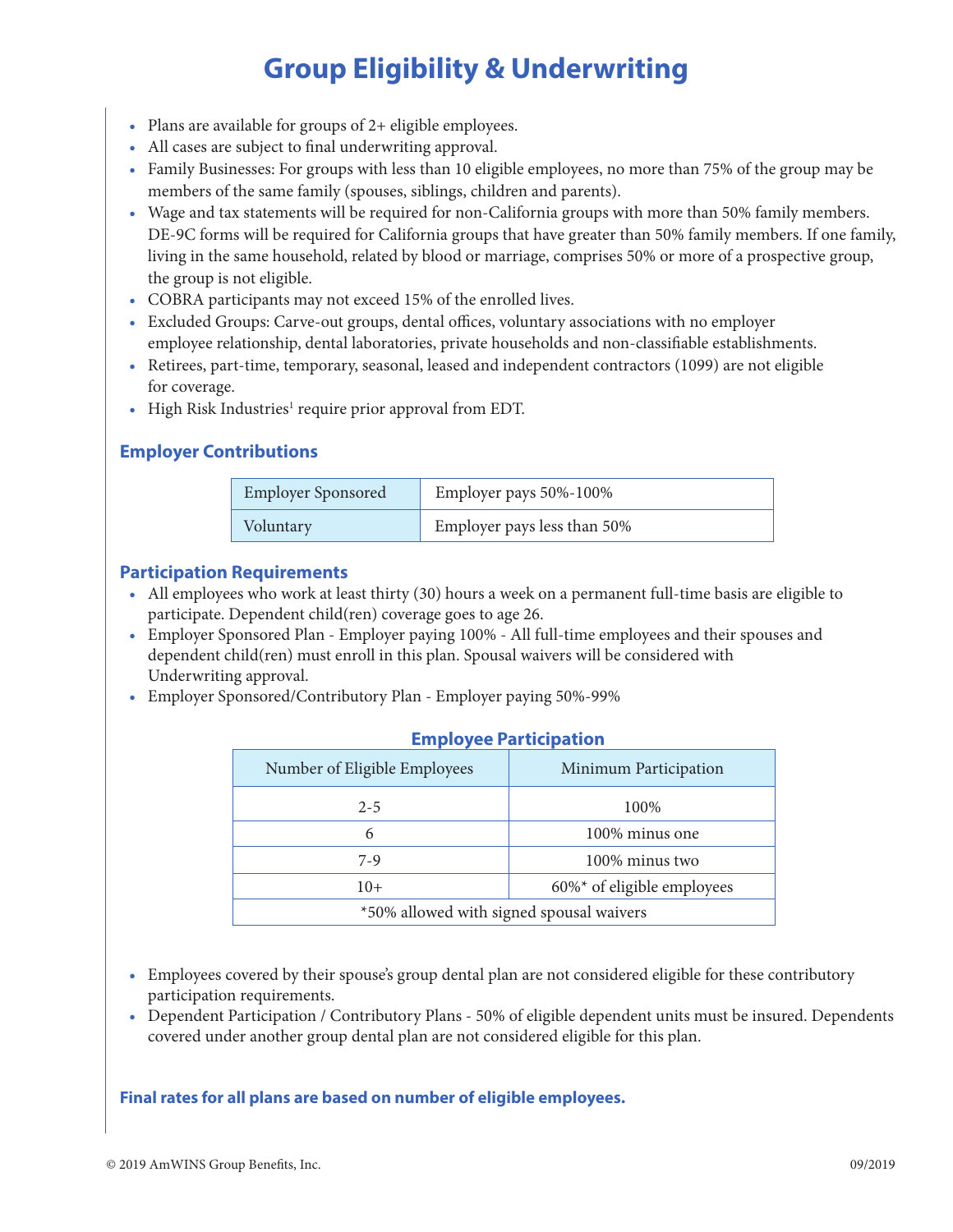### **Voluntary Plan Requirements**

| Number of Eligible Employees | 100% employee paid        |
|------------------------------|---------------------------|
| 2-49                         | 2 enrolled employees      |
| $50+$                        | 20% of eligible employees |

#### **Final rates for all plans are based on number of eligible employees.**

### **Open Enrollment**

Open enrollment allows employees who previously waived dental coverage to enroll themselves, or their previously eligible dependents, without late entrant penalties.

You will be able to enroll for insurance during the first annual open enrollment period. When you complete this enrollment process during the first annual enrollment period, such insurance will take effect on the first day of the month coincident with or next following the enrollment period, if you are active at work on that date.

During any subsequent annual enrollment period for dental insurance as determined by the Employer, you may enroll for insurance for which you are eligible. If you are not currently enrolled for Dental Insurance but you enroll or make changes to your insurance during a subsequent enrollment period, the Dental Insurance takes effect on the first day of the month following the enrollment period, if you are active at work on that date.

If you are not actively at work on the date insurance would otherwise take effect, then it will take effect on the day you resume active work.

### **Late Entrant**

A late entrant is any person who becomes insured more than 31 days after he/she is eligible. Once a late entrant becomes insured, the plan will pay for covered:

| Type 1 (Preventive)               | Immediately     |  |
|-----------------------------------|-----------------|--|
| Type 2 (Fillings)                 | After 6 months  |  |
| Type 2 (All Other Basic Services) | After 12 months |  |
| Type 3 (Major)                    | After 12 months |  |
| Orthodontia                       | After 12 Months |  |

These waiting periods will be waived if eligible employees or dependents (who initially waived coverage because they had coverage elsewhere) now enroll because their other coverage has terminated. Proof of prior coverage with the enrollment form is required.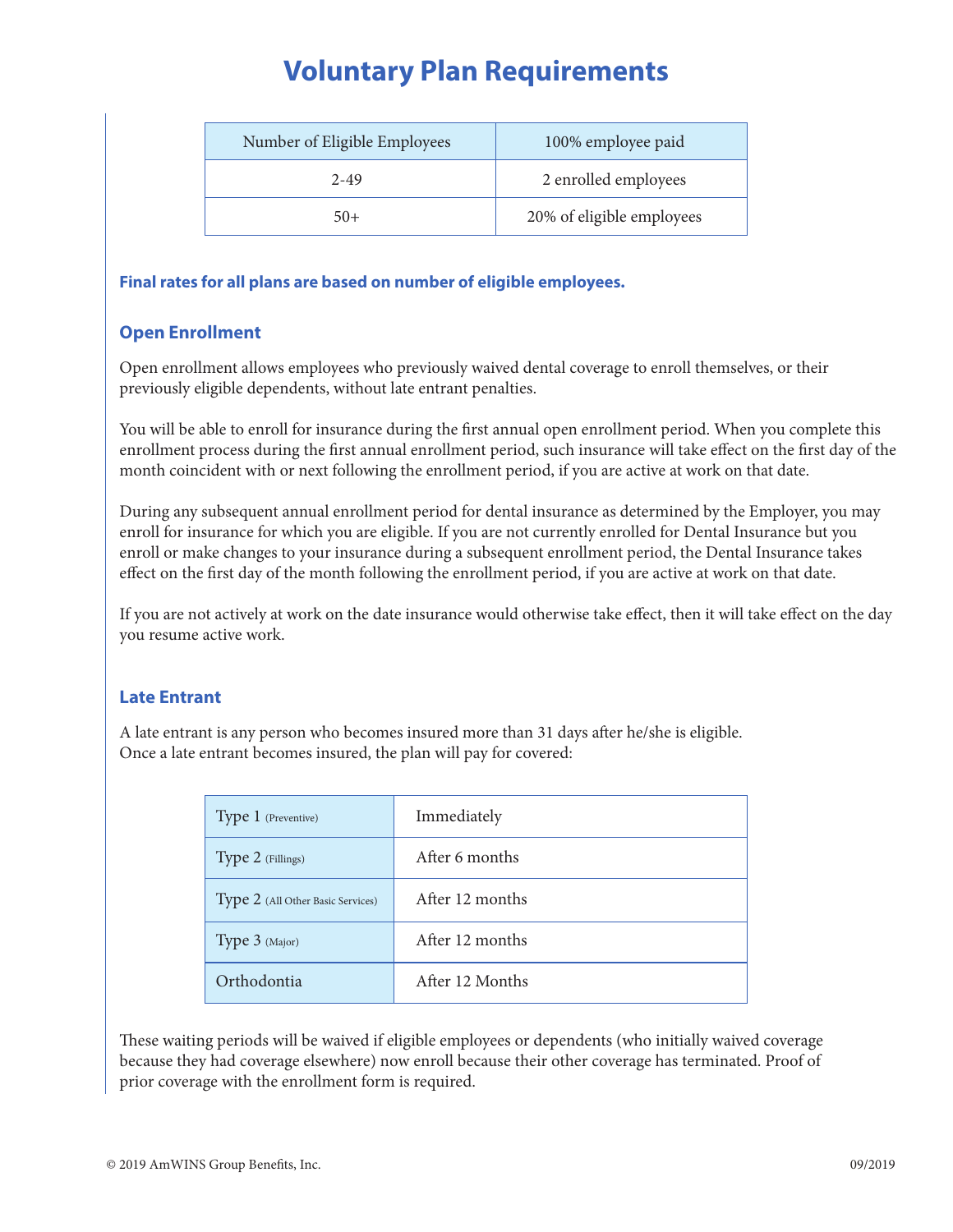### **Plan Designs**

Employers Dental Trust offers three types of dental insurance plans. All plans offer in- and out-of-network benefits and offer savings through the nationwide MetLife PDP Plus Network.

### **Traditional Plan (Passive PPO)**

Under the Traditional Plan, if an employee visits a participating dentist, they will lower their out-of-pocket costs as the provider has agreed to charge reduced fees. There are 373,802 access points. Employees can choose to see a dentist who is not within the network and will have their claims based upon the Reasonable and Customary (R&C) charge. The coinsurance on this plan is the same for both in- and out-of-network benefits which is 100/80/50%.

### **Enhanced Plan (Steerage PPO)**

The Enhanced Plan has higher in-network coinsurance, allowing greater savings on services performed by a participating provider. Plan has coinsurance of 100/100/60%. The out-of-network benefits also are based upon the Reasonable and Customary (R&C) charges with coinsurances of 100/80/50%.

### **MAC Plan**

The Maximum Allowable Charge (MAC) is associated with an in-network PPO provider. MAC is a **discounted fee per covered procedure** that's based on an area's ZIP code. PPO providers agree to charge only these discounted fees. The plan member is responsible for any deductible and coinsurance. Out-of-network reimbursement (or maximum allowable benefit) also is limited to the network allowance, and out-of-network providers may balance bill patients for claim amounts exceeding the network allowance.

# **MetLife PDP Plus Network Provider Lookup: metlife.com/dental**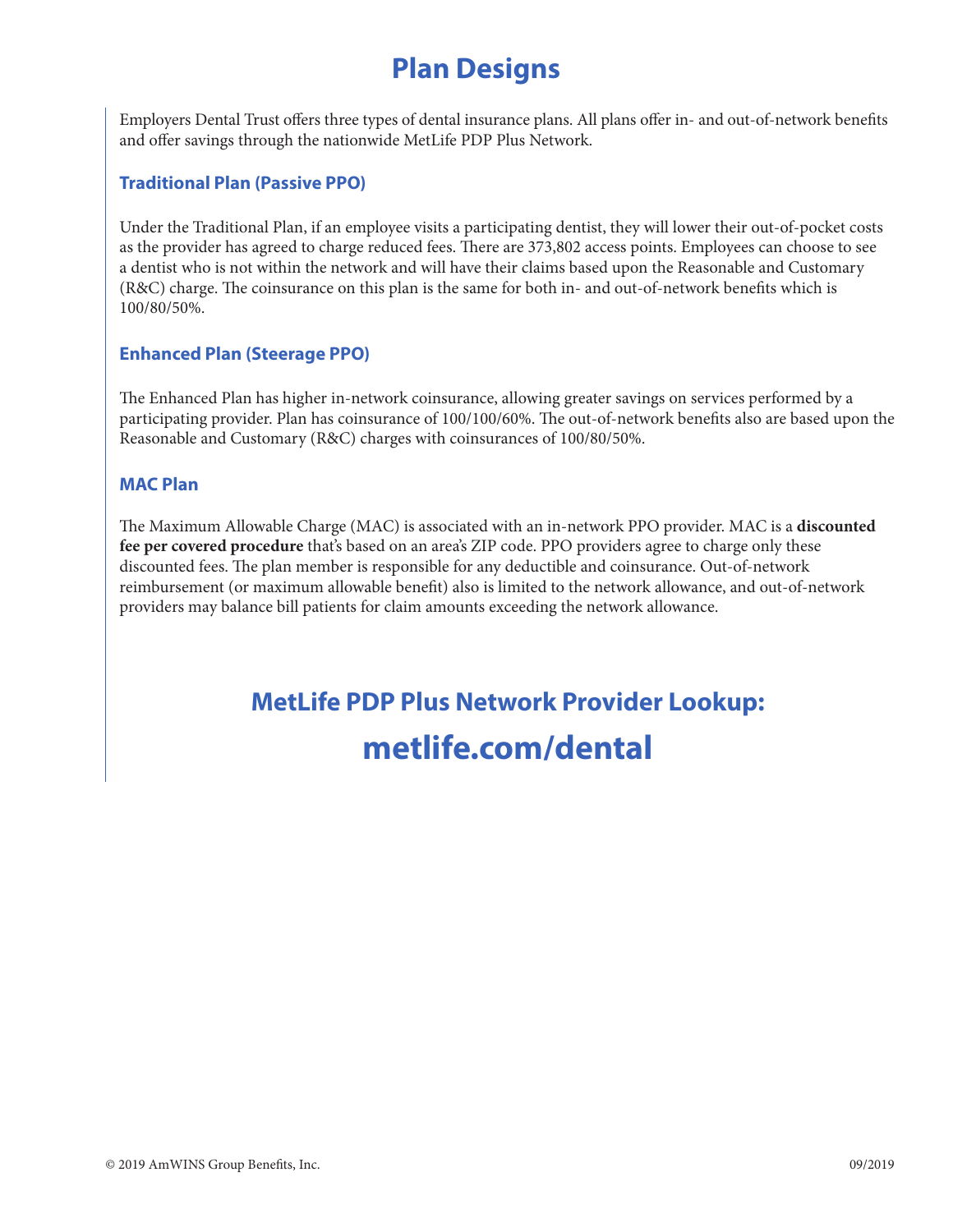# **Two Star Plan Summary**

文

| Deductible<br>(Waived or Applied)                                                                                                                                                                                | Calendar Year Deductibe<br>Choose: \$0, \$25 or \$50 per person. 3xFamily                                                                                                                                                                     |                                                                                                                                                                                                   | No Deductible                                                   |
|------------------------------------------------------------------------------------------------------------------------------------------------------------------------------------------------------------------|-----------------------------------------------------------------------------------------------------------------------------------------------------------------------------------------------------------------------------------------------|---------------------------------------------------------------------------------------------------------------------------------------------------------------------------------------------------|-----------------------------------------------------------------|
| <b>Type 1 Preventive</b>                                                                                                                                                                                         | <b>Type 2 Basic</b>                                                                                                                                                                                                                           | <b>Type 3 Major</b>                                                                                                                                                                               | <b>Orthodontia Option</b>                                       |
| <b>Traditional/MAC Plan</b><br>100%                                                                                                                                                                              | <b>Traditional/MAC Plan</b><br>80%                                                                                                                                                                                                            | <b>Traditional/MAC Plan</b><br>50%                                                                                                                                                                | <b>Traditional/MAC Plan</b><br>50%                              |
| <b>Enhanced Plan</b><br>100% In-Network<br>100% Out-of-Network                                                                                                                                                   | <b>Enhanced Plan</b><br>100% In-Network<br>80% Out-of-Network                                                                                                                                                                                 | <b>Enhanced Plan</b><br>60% In-Network<br>50% Out-of-Network                                                                                                                                      | <b>Enhanced Plan</b><br>50%                                     |
| Periodic routine exams<br>Exams other than routine<br>٠<br>Diagnostic services such as<br>bitewings, panoramic X-rays<br>Prophylaxis (cleanings)<br>$\bullet$<br>Fluoride under age 19<br>۰<br>Space maintainers | Periapical X-rays<br>Diagnostic services - full<br>mouth series<br>Minor restorative<br>٠<br>services such as<br>amalgam, composite<br>fillings, recementation<br>Prosthodontic services<br>- repair<br>Oral surgery, Biopsy<br>۰<br>Sealants | Restorative services<br>such as inlays/onlays,<br>crowns, posts<br>Prosthodontic services<br>such as bridges,<br>dentures<br><b>Endodontics</b><br>Periodontics<br>Implants<br>General anesthesia | Child-Only Ortho: 5+ lives<br>۰                                 |
| Calendar Year Maximum<br>Choose: \$1,000, \$1,250, \$1,500, \$1,750 or \$2,000<br>In and Out-of-Network claim allowance is at the 90th R&C or MAC.                                                               |                                                                                                                                                                                                                                               |                                                                                                                                                                                                   | Lifetime Maximum \$1,000<br>\$1,500 available for groups of 10+ |

### **Waiting Periods for Virgin Coverage**

### **Employer-Sponsored Plans (50%-100% Employer Paid)**

| <b>Type 1 &amp; 2</b><br>(Preventive & Basic) | None |
|-----------------------------------------------|------|
| Type 3 (Major)                                | None |
| Orthodontia                                   | None |

### **Voluntary Plans (0%-49% Employer Paid)**

| <b>Type 1 &amp; 2</b><br>(Preventive & Basic) | None     |
|-----------------------------------------------|----------|
| Type 3 (Major)                                | None $*$ |
| Orthodontia                                   | None $*$ |

\*Groups with less than 35% participation will have a 12 month waiting period for Type 3 (Major) and Orthodontia.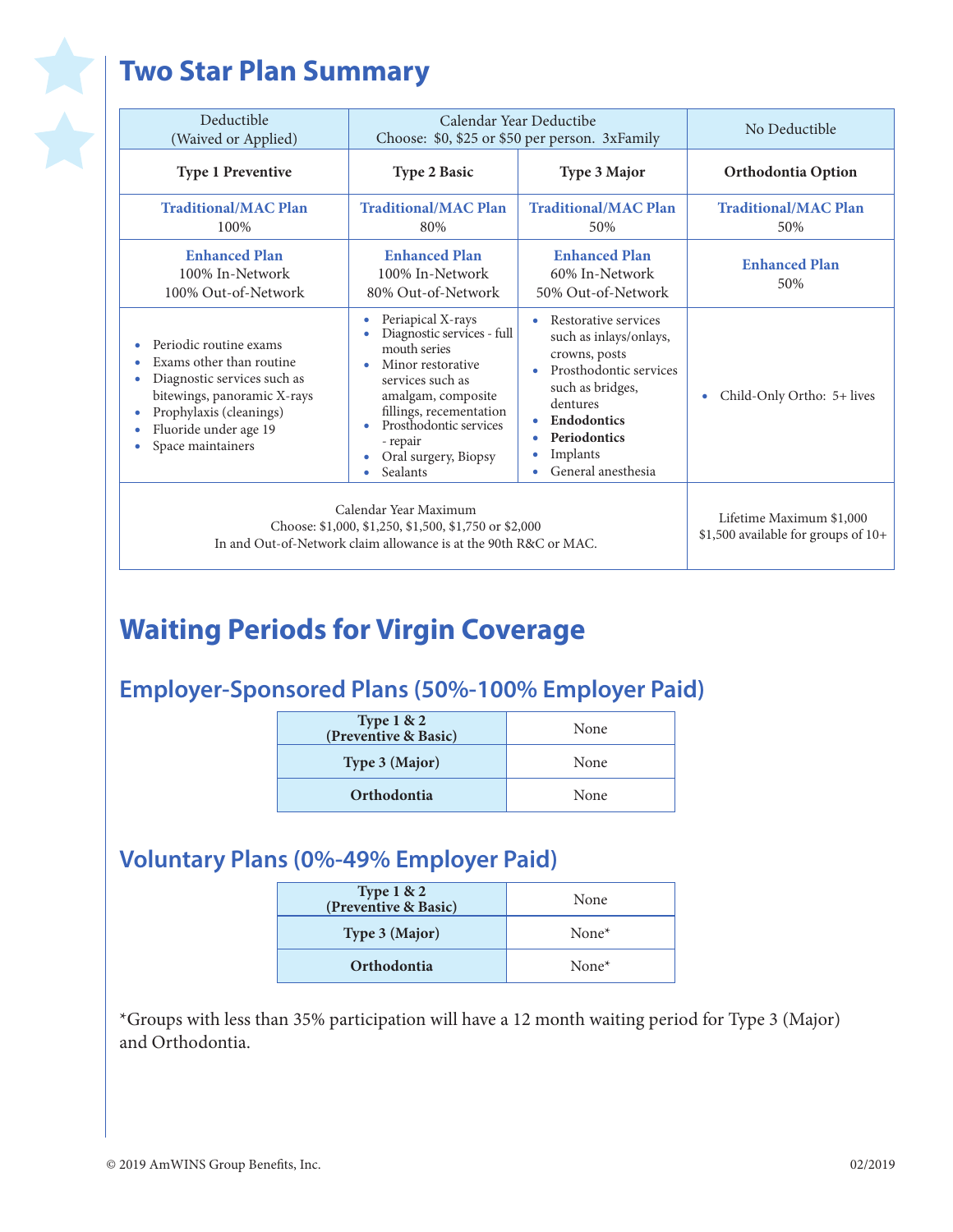# **Three Star Plan Summary**

| Deductible<br>(Waived or Applied)                                                                                                                                                                                                       | Calendar Year Deductibe<br>Choose: \$0, \$25 or \$50 per person. 3xFamily                                                                                                                                                                                                                      |                                                                                                                                                             | No Deductible                                                   |
|-----------------------------------------------------------------------------------------------------------------------------------------------------------------------------------------------------------------------------------------|------------------------------------------------------------------------------------------------------------------------------------------------------------------------------------------------------------------------------------------------------------------------------------------------|-------------------------------------------------------------------------------------------------------------------------------------------------------------|-----------------------------------------------------------------|
| <b>Type 1 Preventive</b>                                                                                                                                                                                                                | <b>Type 2 Basic</b>                                                                                                                                                                                                                                                                            | Type 3 Major                                                                                                                                                | <b>Orthodontia Option</b>                                       |
| <b>Traditional/MAC Plan</b><br>100%                                                                                                                                                                                                     | <b>Traditional/MAC Plan</b><br>80%                                                                                                                                                                                                                                                             | <b>Traditional/MAC Plan</b><br>50%                                                                                                                          | <b>Traditional/MAC Plan</b><br>50%                              |
|                                                                                                                                                                                                                                         | Enhanced plans only available with 10+ eligible employees.                                                                                                                                                                                                                                     |                                                                                                                                                             |                                                                 |
| <b>Enhanced Plan</b><br>100% In-Network<br>100% Out-of-Network                                                                                                                                                                          | <b>Enhanced Plan</b><br>100% In-Network<br>80% Out-of-Network                                                                                                                                                                                                                                  | <b>Enhanced Plan</b><br>60% In-Network<br>50% Out-of-Network                                                                                                | <b>Enhanced Plan</b><br>50%                                     |
| Periodic routine exams<br>٠<br>Exams other than routine<br>$\bullet$<br>Diagnostic services such as<br>٠<br>bitewings, panoramic X-rays<br>Prophylaxis (cleanings)<br>$\bullet$<br>Fluoride under age 19<br>٠<br>Space maintainers<br>٠ | Periapical X-rays<br>۰<br>Diagnostic services - full<br>٠<br>mouth series<br>Minor restorative services<br>such as amalgam composite<br>fillings, recementation<br>Prosthodontic Services -<br>٠<br>repair<br><b>Endodontics</b><br>٠<br>Periodontics<br>Oral surgery, Biopsy<br>٠<br>Sealants | Restorative services<br>such as inlays/onlays,<br>crowns, posts<br>Prosthodontic services<br>such as bridges,<br>dentures<br>Implants<br>General anesthesia | Child-Only Ortho: 5+ lives<br>٠                                 |
| Calendar Year Maximum<br>Choose: \$1,000, \$1,250, \$1,500, \$1,750 or \$2,000<br>In and Out-of-Network claim allowance is at the 90th R&C or MAC.                                                                                      |                                                                                                                                                                                                                                                                                                |                                                                                                                                                             | Lifetime Maximum \$1,000<br>\$1,500 available for groups of 10+ |

### **Waiting Periods for Virgin Coverage**

### **Employer-Sponsored Plans (50%-100% Employer Paid)**

| Type 1 & 2<br>(Preventive & Basic) | None |
|------------------------------------|------|
| Type 3 (Major)                     | None |
| Orthodontia                        | None |

### **Voluntary Plans (0%-49% Employer Paid)**

| None     |
|----------|
| None $*$ |
| None $*$ |
|          |

\*Groups with less than 35% participation will have a 12 month waiting period for Type 3 (Major) and Orthodontia.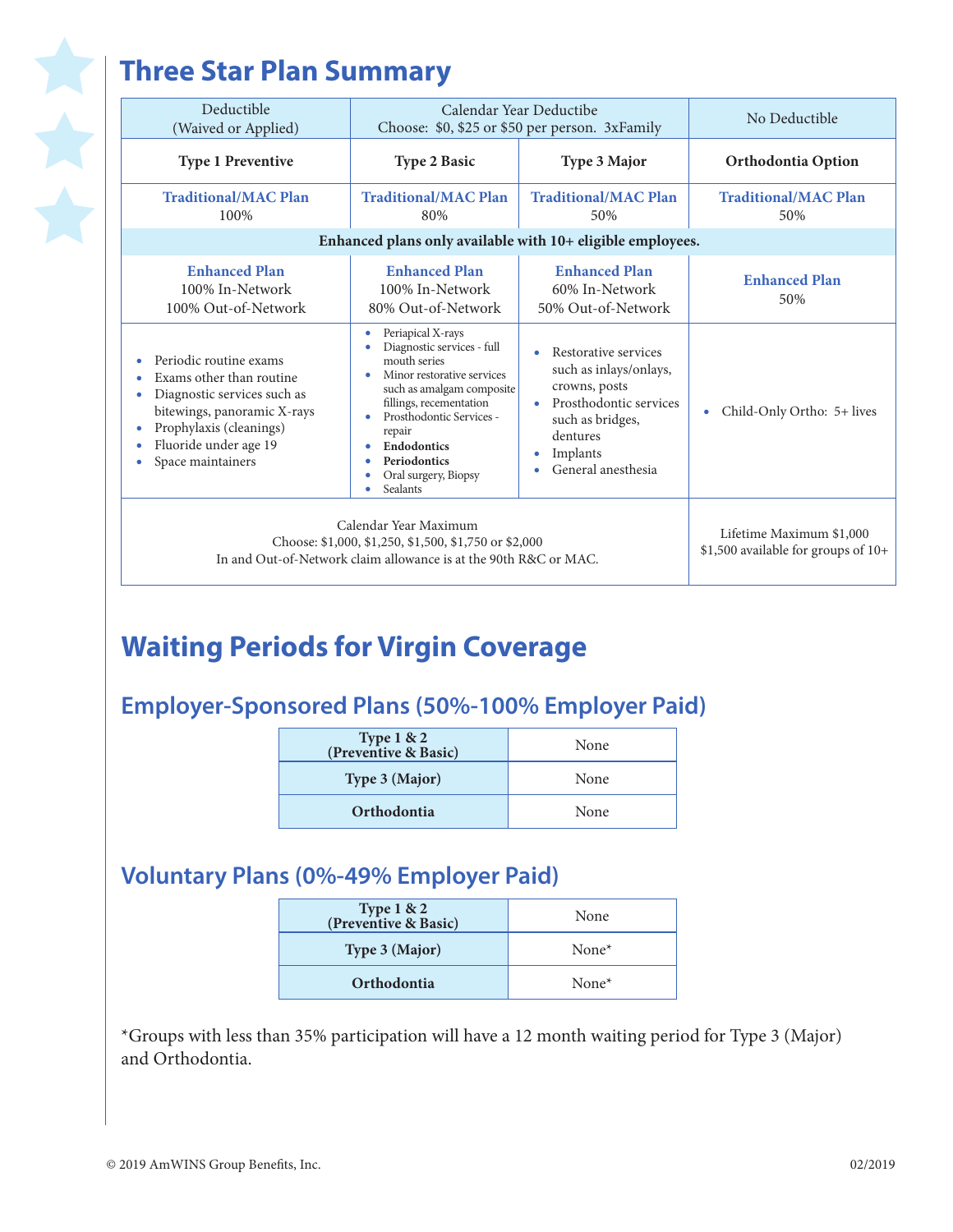### **Takeover Plan Requirements**

- To qualify as a takeover, a group must have had prior coverage for 12 full months including coverage for Major services.
- To qualify for orthodontia takeover, a group must have had prior coverage with orthodontia for 12 months.

### **Evidence of Prior Coverage:**

- Certificate or plan summary with Schedule of Benefits.
- The current prior carrier's bill. Prior insurance must be continuous with no gap in coverage.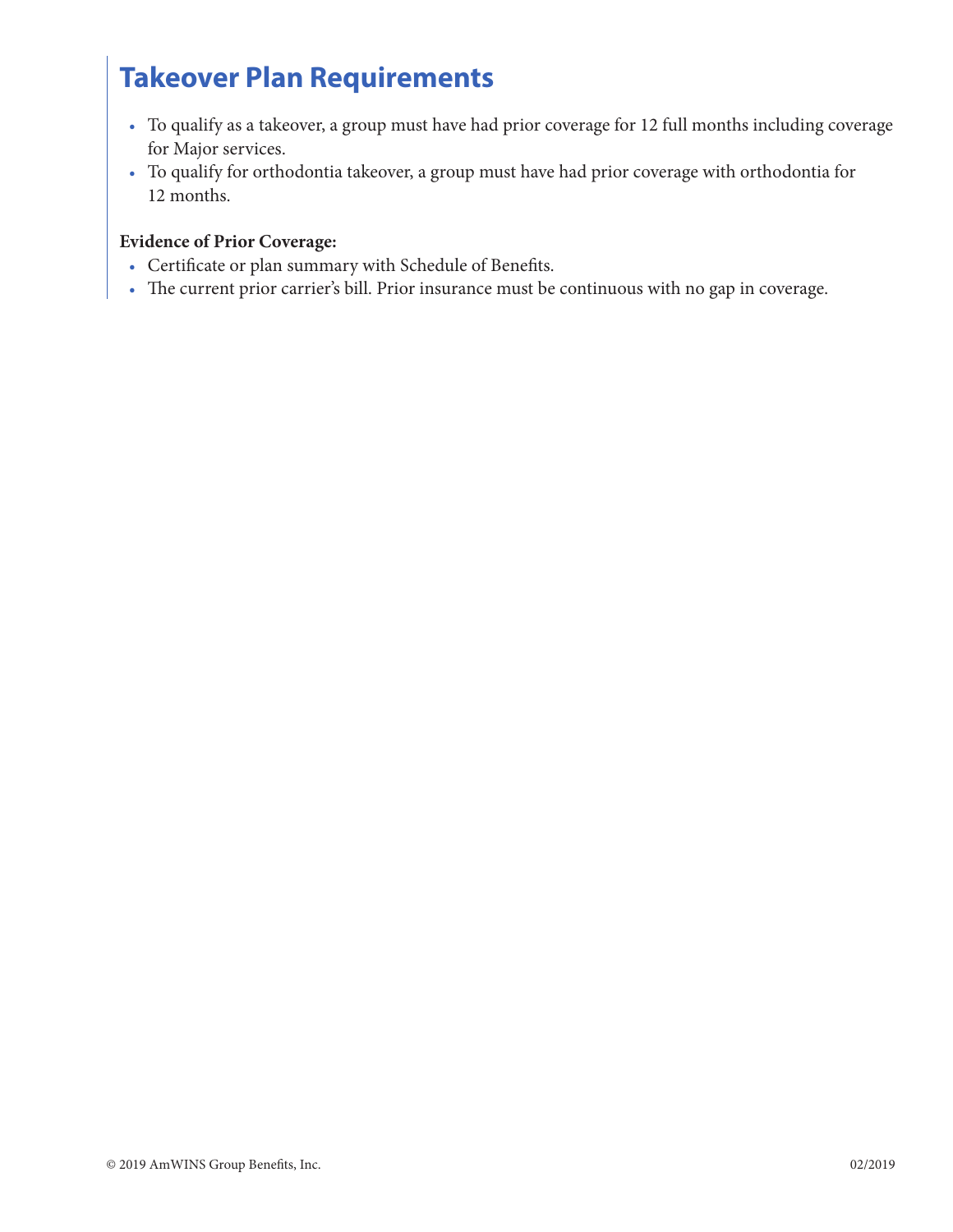### **Dental Terminology**

#### *Crowns*

A tooth shade restoration usually covers the whole exposed (coronal) portion of a tooth. Crowns are made by a laboratory from impressions taken by a dentist. Crowns are frequently used in bridgework or to restore badly damaged teeth. Like fillings, crowns are available in many types - plastic, acrylic, gold, and porcelain in addition to stainless steel.

#### *Dental Implant*

A surgical component that interfaces with the jaw or skull to support a dental prosthesis such as a crown, bridge or denture.

*Endodontics* Treatment of the dental pulp including root canal therapy.

#### *Extractions*

Simple extractions and surgical extractions of the natural teeth.

#### *Fillings*

Dental restoration inserted in the teeth. Most common fillings are:

1. Amalgam - used primarily in posterior teeth.

2. Composite Resin - tooth shade restoration used in anterior and posterior teeth

*General Anesthesia*

When medically necessary and administered in connection with oral surgery.

*Periodontics*

Treatment of diseases of gums and supporting structure of the teeth.

*Prophylaxis*

Professional cleaning and scaling of teeth. Benefits paid for one service performed in 6 months.

### *Prosthodontics*

Installation of full and partial dentures (including 6-month post installation care) and fixed bridgework.

#### *Sealants*

Mechanically and/or chemically prepared enamel surface sealed to prevent decay.

*Space Maintainers*

An appliance used on a child after early loss of a first tooth. It prevents teeth from drifting while maintaining sufficient space for permanent tooth to emerge.

*Topical Fluoride*

Treatments during which a solution of sodium fluoride is applied to the teeth to help prevent tooth decay.

*X-Rays*

Intra-oral Radiographs

- Posterior-antero and lateral skull and facial bone Survey Film
- Panoramic-maxillary and mandibular Single Film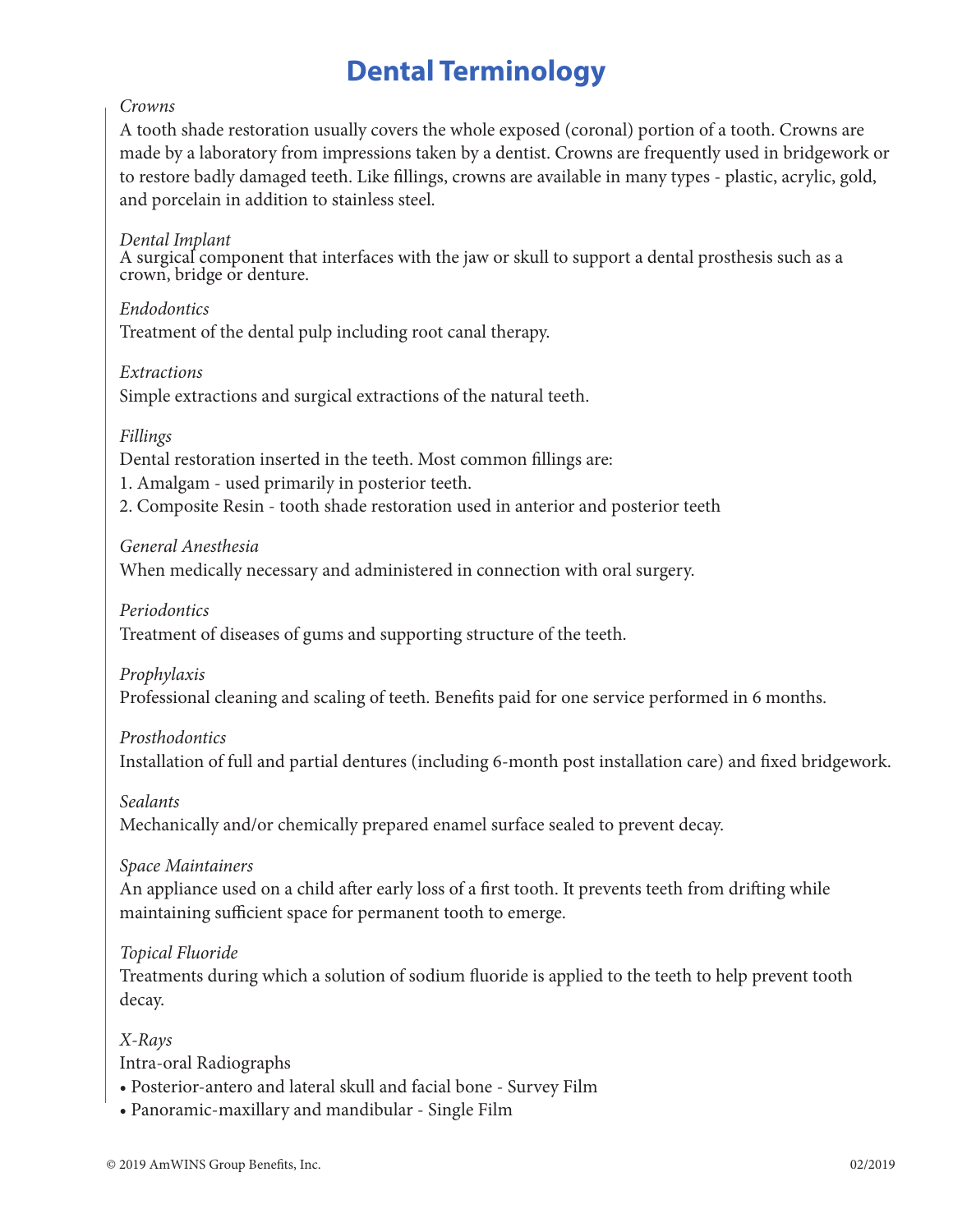### **Covered Expenses**

- 1. Covered Expenses refers to expenses incurred by you, your spouse or dependents when visiting a licensed dentist under the plan.
- 2. Covered dental services are to be provided by a dentist or under his/her direct supervision.
- 3. Expenses for dental services must be incurred while the insurance is in force.
- 4. Dates that various charges are incurred:

For a crown, bridge or cast restoration, charges are incurred on the date the tooth is prepared. For other prosthetic devices, the charge is incurred on the date the master impression is made. For root canals, the charge is incurred on the date the pulp chamber is opened. And, for all other services, the charge is incurred on the date the services are performed.

### **Exclusions & Limitations**

- Services which are not dentally necessary, those which do not meet generally accepted standards of care for treating the particular dental condition, or which we deem experimental in nature.
- Services for which a covered person would not be required to pay in the absence of dental insurance.
- Services or supplies received by a covered person before the insurance starts for that person.
- Services which are neither performed nor prescribed by a dentist except for those services of a licensed dental hygienist which are supervised and billed by a dentist and which are for scaling and polishing of teeth or fluoride treatment.
- Services which are primarily cosmetic. (For residents of Texas: Services which are primarily cosmetic unless required for the treatment or correction of a congenital defect of a newborn child).
- Services or appliances which restore or alter occlusion or vertical dimension.
- Restoration of tooth structure damaged by attrition, abrasion or erosion unless caused by disease.
- Restorations or appliances used for the purpose of periodontal splinting.
- Counseling or instruction about oral hygiene, plaque control, nutrition and tobacco.
- Personal supplies or devices including, but not limited to: water piks, toothbrushes, or dental floss.
- Decoration or inscription of any tooth, device, appliance, crown or other dental work.
- Missed appointments.
- Services covered under any workers' compensation or occupational disease law.
- Services covered under any employer liability law.
- Services for which the employer of the person receiving such services is not required to pay.
- Services received at a facility maintained by the Policyholder, labor union, mutual benefit association, or VA hospital.
- Services covered under other coverage provided by the Policyholder.
- Temporary or provisional restorations.
- Temporary or provisional appliances.
- Prescription drugs.
- Services for which the submitted documentation indicates a poor prognosis.
- Services, to the extent such services, or benefits for such services, are available under a government plan. This exclusion will apply whether or not the person receiving the services is enrolled for the government plan. We will not exclude payment of benefits for such services if the government plan requires that Dental Insurance under the group policy be paid first.
- The following when charged by the dentist on a separate basis Claim form completion; infection control such as gloves, masks, and sterilization of supplies; or local anesthesia, non-intravenous conscious sedation or analgesia such as nitrous oxide.
- Dental services arising out of accidental injury to the teeth and supporting structures, except for injuries to the teeth due to chewing and biting of food.
- Caries susceptibility tests.

*Continued on following page*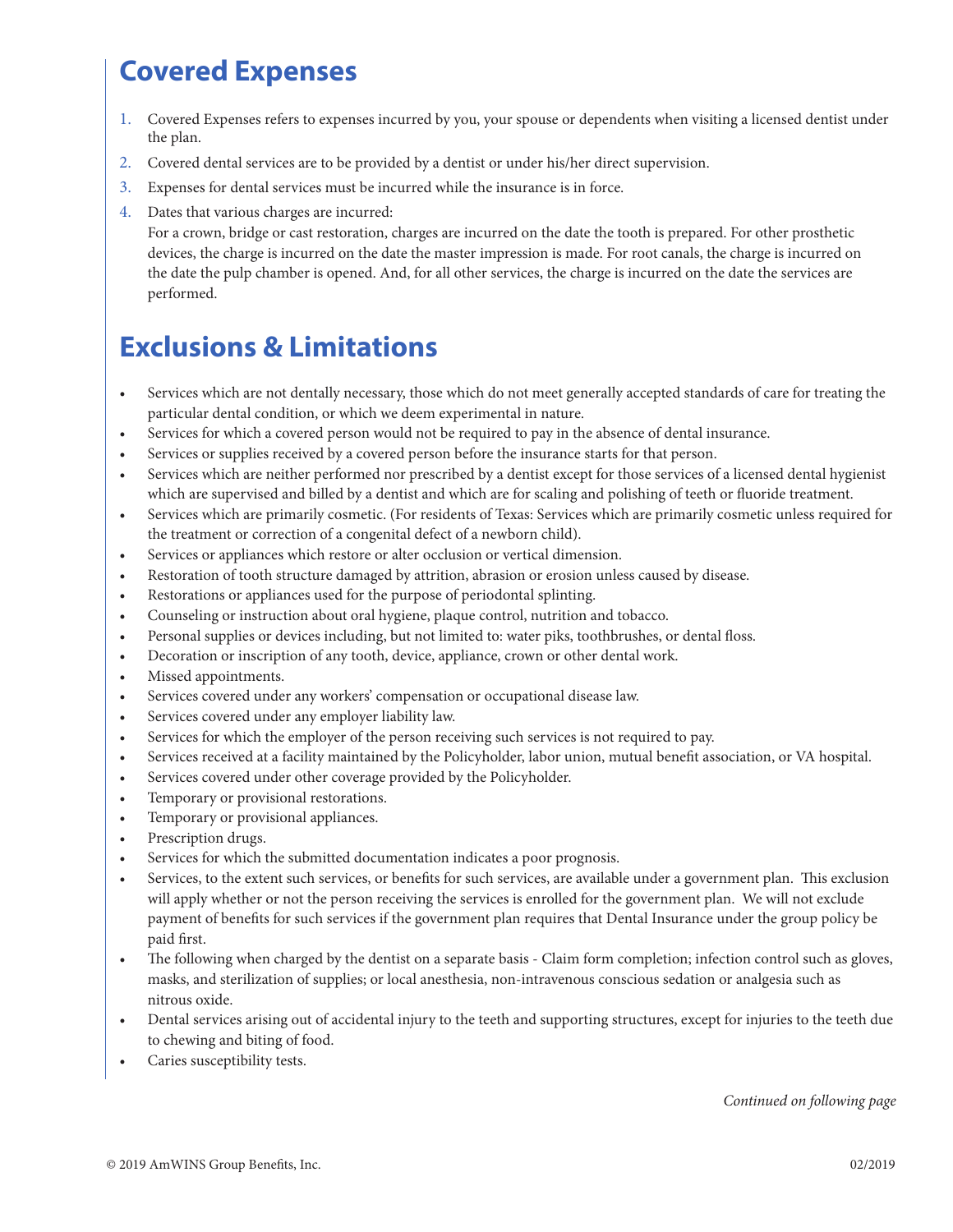### **Exclusions & Limitations** (continued)

- Precision attachments associated with fixed and removable prostheses.
- Adjustment of a denture made within 6 months after installation by the same dentist who installed it.
- Duplicate prosthetic devices or appliances.
- Replacement of a lost or stolen appliance, cast restoration or denture.
- Intra and extraoral photographic images.
- Fixed and removable appliances for correction of harmful habits.
- Treatment of temporomandibular joint disorder. This exclusion does not apply to residents of Minnesota.

#### **IMPORTANT NOTE**

This sales guide outlines standard benefit and plan provisions. All plans will comply with state-mandated benefits or plan provisions as applicable. This sales guide is a summary only and subject to the terms, conditions and limitations of the MetLife Group Policy under which the individual Certificates of Insurance are issued.